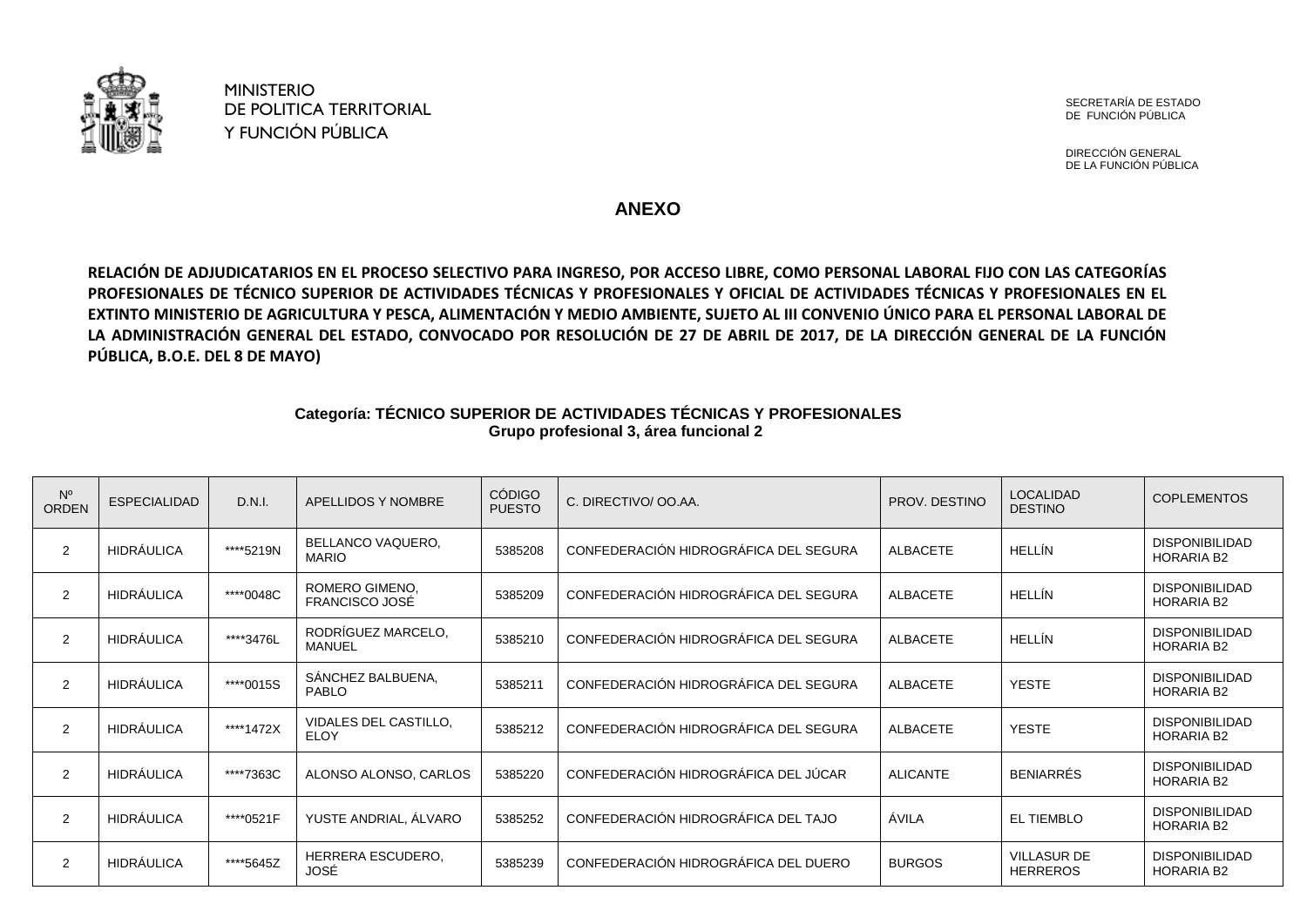

| $N^{\circ}$<br><b>ORDEN</b> | <b>ESPECIALIDAD</b> | D.N.I.    | APELLIDOS Y NOMBRE                      | <b>CÓDIGO</b><br><b>PUESTO</b> | C. DIRECTIVO/ OO.AA.                 | PROV. DESTINO      | <b>LOCALIDAD</b><br><b>DESTINO</b>    | <b>COPLEMENTOS</b>                         |
|-----------------------------|---------------------|-----------|-----------------------------------------|--------------------------------|--------------------------------------|--------------------|---------------------------------------|--------------------------------------------|
| 2                           | <b>HIDRÁULICA</b>   | ****2217G | ALBARRÁN GUTIÉRREZ,<br><b>ELADIO</b>    | 5385251                        | CONFEDERACIÓN HIDROGRÁFICA DEL TAJO  | <b>CÁCERES</b>     | ABADÍA                                | <b>DISPONIBILIDAD</b><br><b>HORARIA B2</b> |
| 2                           | <b>HIDRÁULICA</b>   | ****0907V | ORS GÓMEZ, SELINA                       | 5385247                        | CONFEDERACIÓN HIDROGRÁFICA DEL TAJO  | <b>CÁCERES</b>     | MADRIGAL DE LA<br><b>VERA</b>         | <b>DISPONIBILIDAD</b><br><b>HORARIA B2</b> |
| $\overline{2}$              | <b>HIDRÁULICA</b>   | ****8531V | <b>ESCUREDO JORGE,</b><br><b>RAFAEL</b> | 5385248                        | CONFEDERACIÓN HIDROGRÁFICA DEL TAJO  | <b>CÁCERES</b>     | <b>PORTAJE</b>                        | <b>DISPONIBILIDAD</b><br><b>HORARIA B2</b> |
| 2                           | <b>HIDRÁULICA</b>   | ****2673P | RAMOS HERNÁNDEZ, JUAN<br><b>CARLOS</b>  | 5385253                        | CONFEDERACIÓN HIDROGRÁFICA DEL TAJO  | <b>CÁCERES</b>     | SANTIBÁÑEZ EL<br><b>ALTO</b>          | <b>DISPONIBILIDAD</b><br><b>HORARIA B2</b> |
| 2                           | <b>HIDRÁULICA</b>   | ****0756Z | MARTÍNEZ MATEO,<br>VICENTE JULIÁN       | 5385246                        | CONFEDERACIÓN HIDROGRÁFICA DEL TAJO  | <b>CÁCERES</b>     | <b>MADRIGAL DE LA</b><br><b>VERA</b>  | <b>DISPONIBILIDAD</b><br><b>HORARIA B2</b> |
| 2                           | <b>HIDRÁULICA</b>   | ****8167C | GARRIDO HERNÁNDEZ,<br><b>ORLANDO</b>    | 5385250                        | CONFEDERACIÓN HIDROGRÁFICA DEL TAJO  | <b>CÁCERES</b>     | <b>PLASENCIA</b>                      | <b>DISPONIBILIDAD</b><br><b>HORARIA B2</b> |
| 2                           | <b>HIDRÁULICA</b>   | ****6443H | MIRAT SERVAN, PABLO                     | 5385245                        | CONFEDERACIÓN HIDROGRÁFICA DEL TAJO  | <b>CÁCERES</b>     | <b>VILLASBUENAS DE</b><br><b>GATA</b> | <b>DISPONIBILIDAD</b><br><b>HORARIA B2</b> |
| $\overline{2}$              | <b>HIDRÁULICA</b>   | ****0940F | RAMÍREZ GOZÁLVEZ,<br><b>JESÚS</b>       | 5385219                        | CONFEDERACIÓN HIDROGRÁFICA DEL JÚCAR | CASTELLÓN          | <b>MONTANEJOS</b>                     | <b>DISPONIBILIDAD</b><br><b>HORARIA B2</b> |
| 2                           | <b>HIDRÁULICA</b>   | ****3989C | CEBRIÁN JIMÉNEZ, MARIA<br><b>TERESA</b> | 5385222                        | CONFEDERACIÓN HIDROGRÁFICA DEL JÚCAR | CASTELLÓN          | <b>ONDA</b>                           | <b>DISPONIBILIDAD</b><br><b>HORARIA B2</b> |
| 2                           | <b>HIDRÁULICA</b>   | ****9944C | MALPARTIDA AGENJO,<br><b>MANUEL</b>     | 5385223                        | CONFEDERACIÓN HIDROGRÁFICA DEL JÚCAR | CASTELLÓN          | <b>ONDA</b>                           | <b>DISPONIBILIDAD</b><br><b>HORARIA B2</b> |
| 2                           | <b>HIDRÁULICA</b>   | ****7283R | SANZ VICENTE, ALBERTO                   | 5385244                        | CONFEDERACIÓN HIDROGRÁFICA DEL TAJO  | <b>GUADALAJARA</b> | <b>CIFUENTES</b>                      | <b>DISPONIBILIDAD</b><br><b>HORARIA B2</b> |
| 2                           | <b>HIDRÁULICA</b>   | ****8009L | SUÁREZ ÁLVAREZ,<br><b>CARMEN</b>        | 5385254                        | CONFEDERACIÓN HIDROGRÁFICA DEL TAJO  | <b>GUADALAJARA</b> | COGOLLUDO                             | <b>DISPONIBILIDAD</b><br><b>HORARIA B2</b> |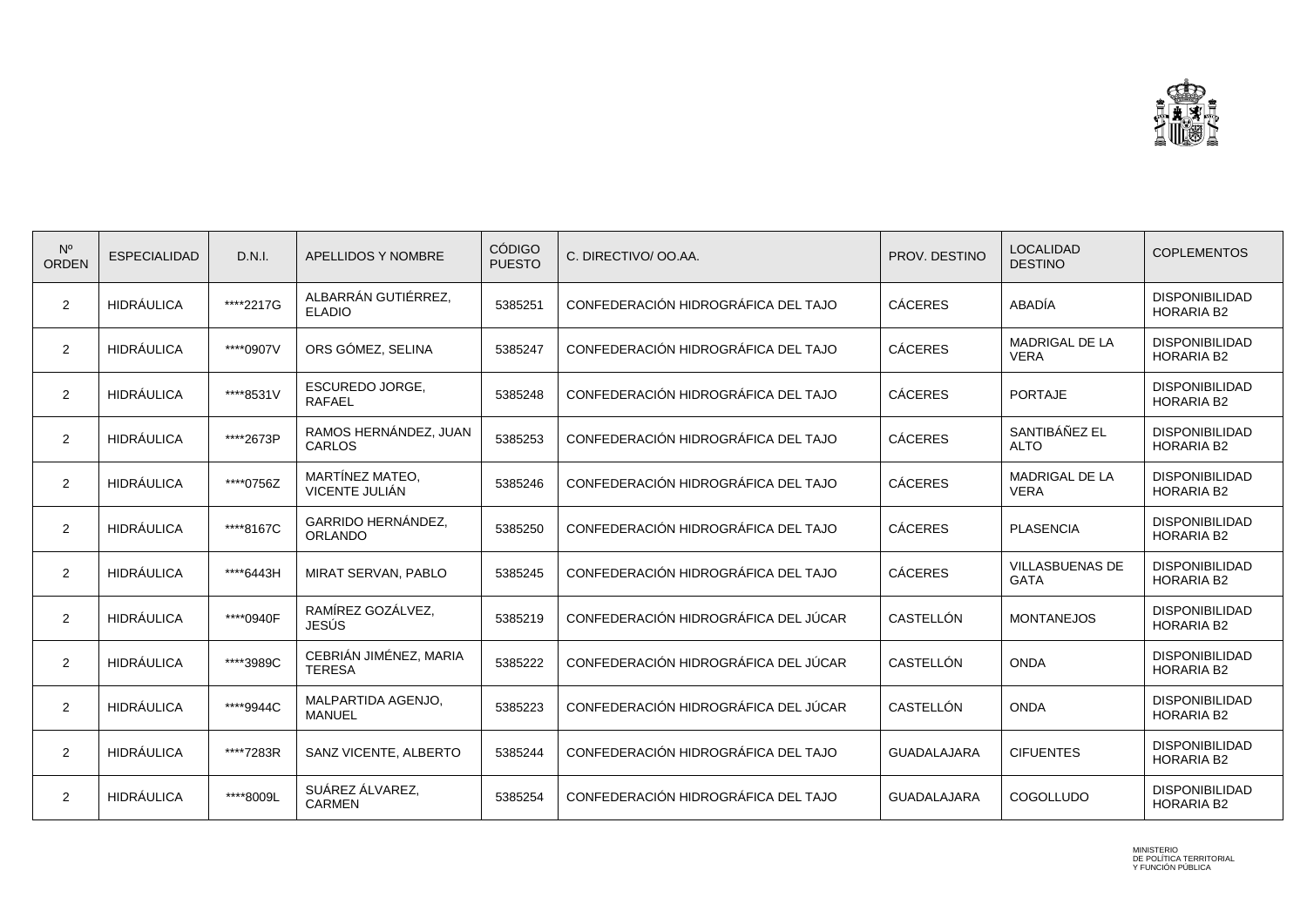

| $N^{\circ}$<br><b>ORDEN</b> | <b>ESPECIALIDAD</b> | D.N.I.    | APELLIDOS Y NOMBRE                         | <b>CÓDIGO</b><br><b>PUESTO</b> | C. DIRECTIVO/ OO.AA.                  | PROV. DESTINO    | <b>LOCALIDAD</b><br><b>DESTINO</b> | <b>COPLEMENTOS</b>                                                      |
|-----------------------------|---------------------|-----------|--------------------------------------------|--------------------------------|---------------------------------------|------------------|------------------------------------|-------------------------------------------------------------------------|
| 2                           | <b>HIDRÁULICA</b>   | ****9448J | VEGA MUÑOZ, RAFAEL                         | 5385249                        | CONFEDERACIÓN HIDROGRÁFICA DEL TAJO   | <b>MADRID</b>    | SAN MARTÍN DE<br>VALDEIGLESIAS     | <b>DISPONIBILIDAD</b><br><b>HORARIA B2</b>                              |
| 2                           | HIDRÁULICA          | ****8485Z | MORÁN HERRERO. ÁNGEL<br>CARLOS             | 5385205                        | CONFEDERACIÓN HIDROGRÁFICA DEL SEGURA | <b>MURCIA</b>    | <b>MORATALLA</b>                   | <b>DISPONIBILIDAD</b><br><b>HORARIA B2</b>                              |
| $\overline{2}$              | HIDRÁULICA          | ****2139S | GARCÍA ALONSO, JORGE                       | 5385206                        | CONFEDERACIÓN HIDROGRÁFICA DEL SEGURA | <b>MURCIA</b>    | <b>MORATALLA</b>                   | <b>DISPONIBILIDAD</b><br><b>HORARIA B2</b>                              |
| 2                           | <b>HIDRÁULICA</b>   | ****3269T | <b>FABABUJ ROGER, MANUEL</b>               | 5385207                        | CONFEDERACIÓN HIDROGRÁFICA DEL SEGURA | <b>MURCIA</b>    | <b>MORATALLA</b>                   | <b>DISPONIBILIDAD</b><br><b>HORARIA B2</b>                              |
| 2                           | <b>HIDRÁULICA</b>   | ****8776H | VAZQUEZ FRAGA, DIEGO                       | 5385267                        | CONFEDERACIÓN HIDROGRÁFICA DEL EBRO   | <b>NAVARRA</b>   | <b>AOIZ</b>                        | <b>DISPONIBILIDAD</b><br><b>HORARIA B2:</b><br>SINGULAR DE<br>PUESTO D1 |
| 2                           | <b>HIDRÁULICA</b>   | ****5372F | CORTE RAMOS, HÉCTOR                        | 5385237                        | CONFEDERACIÓN HIDROGRÁFICA DEL DUERO  | <b>PALENCIA</b>  | <b>AGUILAR DE</b><br>CAMPOO        | <b>DISPONIBILIDAD</b><br><b>HORARIA B2</b>                              |
| $\overline{2}$              | <b>HIDRÁULICA</b>   | ****0122X | <b>MARTÍN HERRERO,</b><br><b>ANASTASIO</b> | 5385238                        | CONFEDERACIÓN HIDROGRÁFICA DEL DUERO  | <b>SALAMANCA</b> | EL BODÓN                           | <b>DISPONIBILIDAD</b><br><b>HORARIA B2</b>                              |
| 2                           | <b>HIDRÁULICA</b>   | ****7547W | VACA MANSILLA, ANTONIO<br><b>FRANCISCO</b> | 5385236                        | CONFEDERACIÓN HIDROGRÁFICA DEL DUERO  | <b>SALAMANCA</b> | <b>GARCIHERNÁNDEZ</b>              | <b>DISPONIBILIDAD</b><br><b>HORARIA B2</b>                              |
| 2                           | <b>HIDRÁULICA</b>   | ****3783K | CABALLERO MORAL,<br><b>ANTONIO</b>         | 5385224                        | CONFEDERACIÓN HIDROGRÁFICA DEL JÚCAR  | <b>TARRAGONA</b> | LASENIA                            | <b>DISPONIBILIDAD</b><br><b>HORARIA B2</b>                              |
| 2                           | <b>HIDRÁULICA</b>   | ****9133N | SALMÓN ANTÓN, IGNACIO                      | 5385268                        | CONFEDERACIÓN HIDROGRÁFICA DEL EBRO   | <b>TERUEL</b>    | <b>OLIETE</b>                      | <b>DISPONIBILIDAD</b><br><b>HORARIA B2</b>                              |
| 2                           | <b>HIDRÁULICA</b>   | ****8449T | RIAÑO SÁEZ, PABLO                          | 5385218                        | CONFEDERACIÓN HIDROGRÁFICA DEL JÚCAR  | <b>VALENCIA</b>  | <b>CHELVA</b>                      | <b>DISPONIBILIDAD</b><br><b>HORARIA B2</b>                              |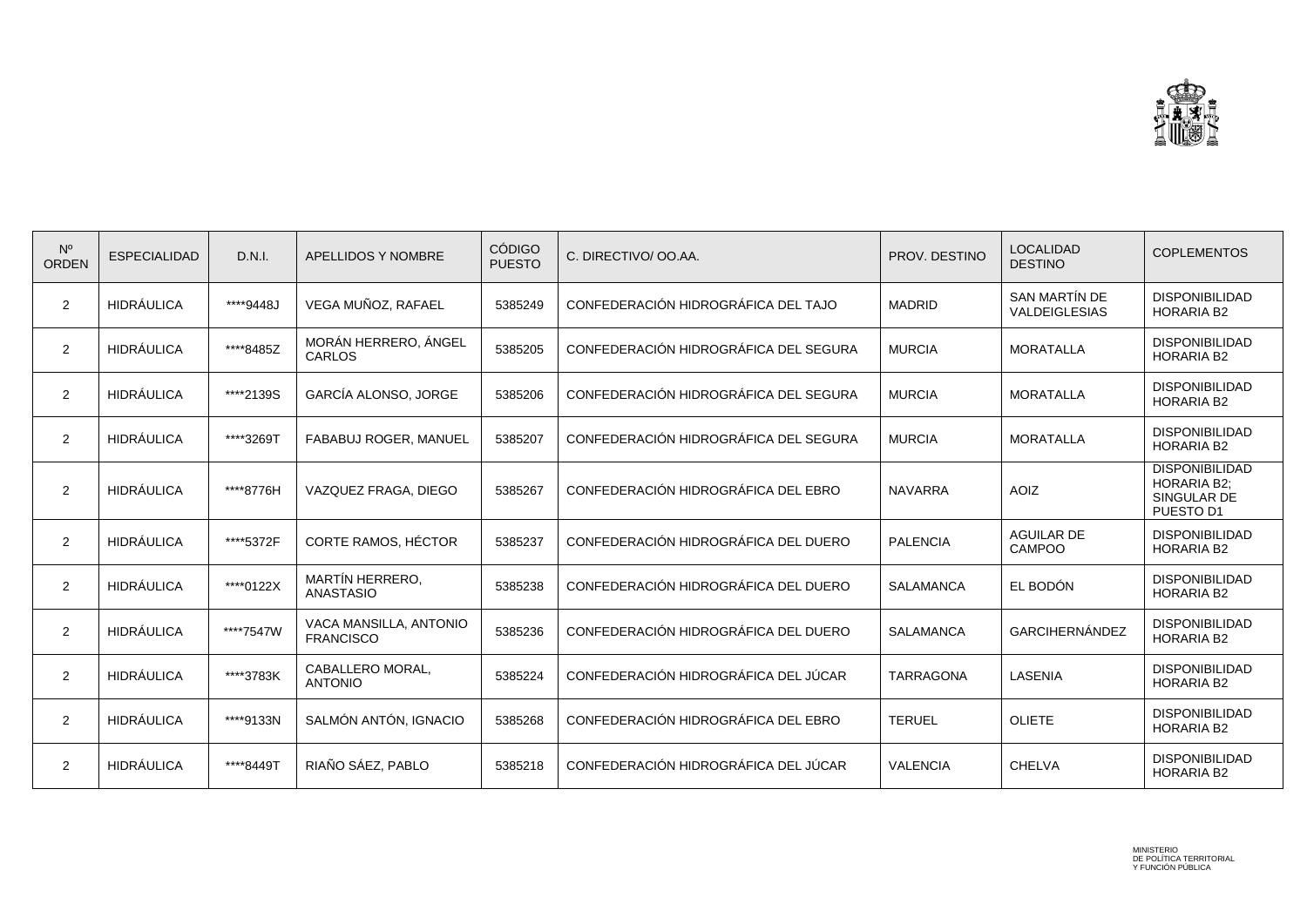

| N°<br><b>ORDEN</b> | <b>ESPECIALIDAD</b> | D.N.I.    | APELLIDOS Y NOMBRE                 | <b>CÓDIGO</b><br><b>PUESTO</b> | C. DIRECTIVO/ OO.AA.                 | PROV. DESTINO   | <b>LOCALIDAD</b><br><b>DESTINO</b> | l COPLEMENTOS                              |
|--------------------|---------------------|-----------|------------------------------------|--------------------------------|--------------------------------------|-----------------|------------------------------------|--------------------------------------------|
|                    | HIDRAULICA          | ****9303A | DE SANTIAGO LÓPEZ,<br><b>PABLO</b> | 5385221                        | CONFEDERACIÓN HIDROGRÁFICA DEL JÚCAR | VALENCIA        | MACASTRE                           | <b>DISPONIBILIDAD</b><br><b>HORARIA B2</b> |
|                    | <b>HIDRAULICA</b>   | ****9645T | PIQUER PERIS, NATALIA              | 5385225                        | CONFEDERACIÓN HIDROGRÁFICA DEL JÚCAR | <b>VALENCIA</b> | <b>TOUS</b>                        | <b>DISPONIBILIDAD</b><br><b>HORARIA B2</b> |

## **Categoría: OFICIAL DE ACTIVIDADES TÉCNICAS Y PROFESIONALES Grupo profesional 4, área funcional 2**

| $N^{\circ}$<br><b>ORDEN</b> | <b>ESPECIALIDAD</b> | D.N.I.    | APELLIDOS Y NOMBRE                            | <b>CÓDIGO</b><br><b>PUESTO</b> | C. DIRECTIVO/ OO.AA.                  | PROV.<br><b>DESTINO</b> | <b>LOCALIDAD</b><br><b>DESTINO</b> | <b>COPLEMENTOS</b>                         |
|-----------------------------|---------------------|-----------|-----------------------------------------------|--------------------------------|---------------------------------------|-------------------------|------------------------------------|--------------------------------------------|
| 3                           | <b>HIDRÁULICA</b>   | ****7618H | NAVARRO CORTÉS, PAULA                         | 5385216                        | CONFEDERACIÓN HIDROGRÁFICA DEL SEGURA | ALBACETE                | HELLÍN                             | <b>DISPONIBILIDAD</b><br><b>HORARIA B2</b> |
| 3                           | <b>HIDRÁULICA</b>   | ****1723W | VILLAFAINA TRINIDAD,<br><b>MANUEL IGNACIO</b> | 5385217                        | CONFEDERACIÓN HIDROGRÁFICA DEL SEGURA | ALBACETE                | HELLÍN                             | <b>DISPONIBILIDAD</b><br><b>HORARIA B2</b> |
| 3                           | <b>HIDRÁULICA</b>   | ****6974H | ARIAS MAGAZ, ENRIQUE                          | 5385213                        | CONFEDERACIÓN HIDROGRÁFICA DEL SEGURA | ALBACETE                | YESTE                              | <b>DISPONIBILIDAD</b><br><b>HORARIA B2</b> |
| 3                           | <b>HIDRÁULICA</b>   | ****1147K | GIRALDO PASTRANA,<br>JAIME                    | 5385214                        | CONFEDERACIÓN HIDROGRÁFICA DEL SEGURA | ALBACETE                | <b>YESTE</b>                       | <b>DISPONIBILIDAD</b><br><b>HORARIA B2</b> |
| 3                           | <b>HIDRÁULICA</b>   | ****4718H | RODRÍGUEZ VILLAR, SARA                        | 5385256                        | CONFEDERACIÓN HIDROGRÁFICA DEL TAJO   | AVILA                   | EL TIEMBLO                         | <b>DISPONIBILIDAD</b><br><b>HORARIA B2</b> |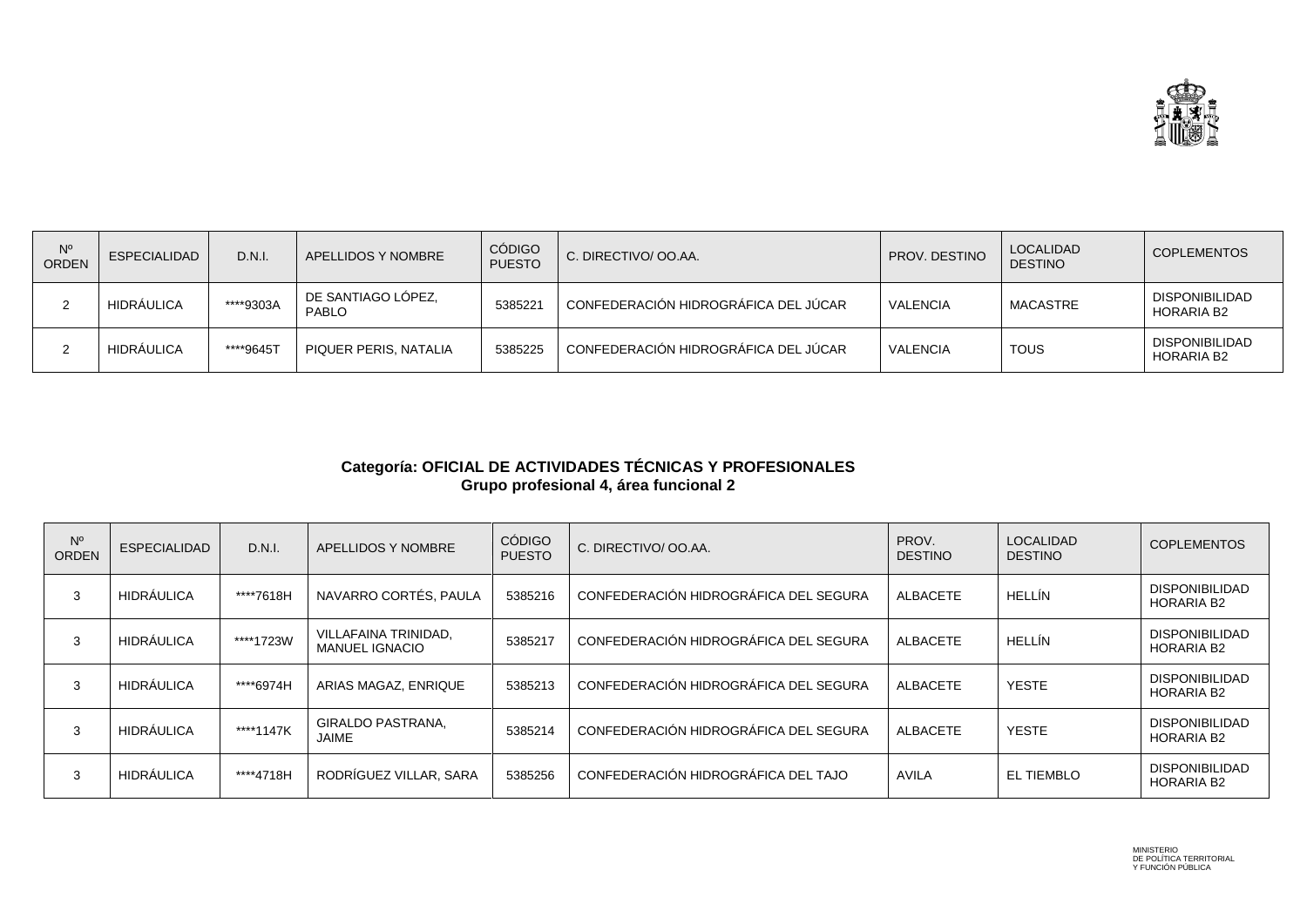

| $N^{\circ}$<br><b>ORDEN</b> | <b>ESPECIALIDAD</b> | D.N.I.    | APELLIDOS Y NOMBRE                          | <b>CÓDIGO</b><br><b>PUESTO</b> | C. DIRECTIVO/ OO.AA.                              | PROV.<br><b>DESTINO</b> | <b>LOCALIDAD</b><br><b>DESTINO</b>      | <b>COPLEMENTOS</b>                         |
|-----------------------------|---------------------|-----------|---------------------------------------------|--------------------------------|---------------------------------------------------|-------------------------|-----------------------------------------|--------------------------------------------|
| 3                           | <b>HIDRÁULICA</b>   | ****9924J | NIETO LUQUE, JOSÉ                           | 5385232                        | CONFEDERACIÓN HIDROGRÁFICA DEL<br><b>GUADIANA</b> | <b>BADAJOZ</b>          | NAVALVILLAR DE<br>PELA                  | <b>DISPONIBILIDAD</b><br><b>HORARIA B2</b> |
| 3                           | <b>HIDRÁULICA</b>   | ****8254B | ESTEBAN FLECHA, JESÚS<br>MARÍA              | 5385230                        | CONFEDERACIÓN HIDROGRÁFICA DEL<br><b>GUADIANA</b> | <b>BADAJOZ</b>          | <b>VILLALBA DE LOS</b><br><b>BARROS</b> | <b>DISPONIBILIDAD</b><br><b>HORARIA B2</b> |
| 3                           | <b>HIDRÁULICA</b>   | ****1575B | QUIJADA CAMPOS, JAVIER                      | 5385263                        | CONFEDERACIÓN HIDROGRÁFICA DEL TAJO               | <b>CACERES</b>          | <b>PORTAJE</b>                          | <b>DISPONIBILIDAD</b><br><b>HORARIA B2</b> |
| 3                           | <b>HIDRÁULICA</b>   | ****2828D | DOMÍNGUEZ MORCILLO,<br><b>REBECA</b>        | 5385259                        | CONFEDERACIÓN HIDROGRÁFICA DEL TAJO               | <b>CACERES</b>          | ABADÍA                                  | <b>DISPONIBILIDAD</b><br><b>HORARIA B2</b> |
| 3                           | <b>HIDRÁULICA</b>   | ****7610A | MESA HERNÁNDEZ.<br><b>SERAFÍN</b>           | 5385266                        | CONFEDERACIÓN HIDROGRÁFICA DEL TAJO               | <b>CACERES</b>          | ABADÍA                                  | <b>DISPONIBILIDAD</b><br><b>HORARIA B2</b> |
| 3                           | <b>HIDRÁULICA</b>   | ****1150A | DÍAZ ESCOBAR, SAMUEL                        | 5385235                        | CONFEDERACIÓN HIDROGRÁFICA DEL<br><b>GUADIANA</b> | <b>CACERES</b>          | ALCOLLARÍN                              | <b>DISPONIBILIDAD</b><br><b>HORARIA B2</b> |
| 3                           | <b>HIDRÁULICA</b>   | ****9522E | RAMÍREZ ALCÁNTARA,<br><b>VICENTE</b>        | 5385231                        | CONFEDERACIÓN HIDROGRÁFICA DEL<br><b>GUADIANA</b> | <b>CACERES</b>          | <b>ALMOHARÍN</b>                        | <b>DISPONIBILIDAD</b><br><b>HORARIA B2</b> |
| 3                           | <b>HIDRÁULICA</b>   | ****8561G | ZAYAS MORENO, JUAN<br>CARLOS                | 5385233                        | CONFEDERACIÓN HIDROGRÁFICA DEL<br><b>GUADIANA</b> | <b>CÁCERES</b>          | CAÑAMERO                                | <b>DISPONIBILIDAD</b><br><b>HORARIA B2</b> |
| 3                           | <b>HIDRÁULICA</b>   | ****1880F | <b>ESCUDERO MATEOS,</b><br><b>FERNANDO</b>  | 5385260                        | CONFEDERACIÓN HIDROGRÁFICA DEL TAJO               | <b>CÁCERES</b>          | <b>GUIJO DE</b><br><b>GRANADILLA</b>    | <b>DISPONIBILIDAD</b><br><b>HORARIA B2</b> |
| 3                           | <b>HIDRÁULICA</b>   | ****2874G | PANIAGUA SÁNCHEZ,<br><b>FRANCISCO JOSÉ</b>  | 5385262                        | CONFEDERACIÓN HIDROGRÁFICA DEL TAJO               | <b>CACARES</b>          | SANTIBÁÑEZ EL<br><b>ALTO</b>            | <b>DISPONIBILIDAD</b><br><b>HORARIA B2</b> |
| 3                           | <b>HIDRÁULICA</b>   | ****5061A | SERRANO CABELLO,<br><b>FRANCISCO DAMIÁN</b> | 5385234                        | CONFEDERACIÓN HIDROGRÁFICA DEL<br><b>GUADIANA</b> | <b>CACERES</b>          | <b>ZORITA</b>                           | <b>DISPONIBILIDAD</b><br><b>HORARIA B2</b> |
| 3                           | <b>HIDRÁULICA</b>   | ****348P  | HERNÁNDEZ MORENO,<br>MIGUEL ÁNGEL           | 5385227                        | CONFEDERACIÓN HIDROGRÁFICA DEL JÚCAR              | CASTELLÓN               | <b>NAVAJAS</b>                          | <b>DISPONIBILIDAD</b><br><b>HORARIA B2</b> |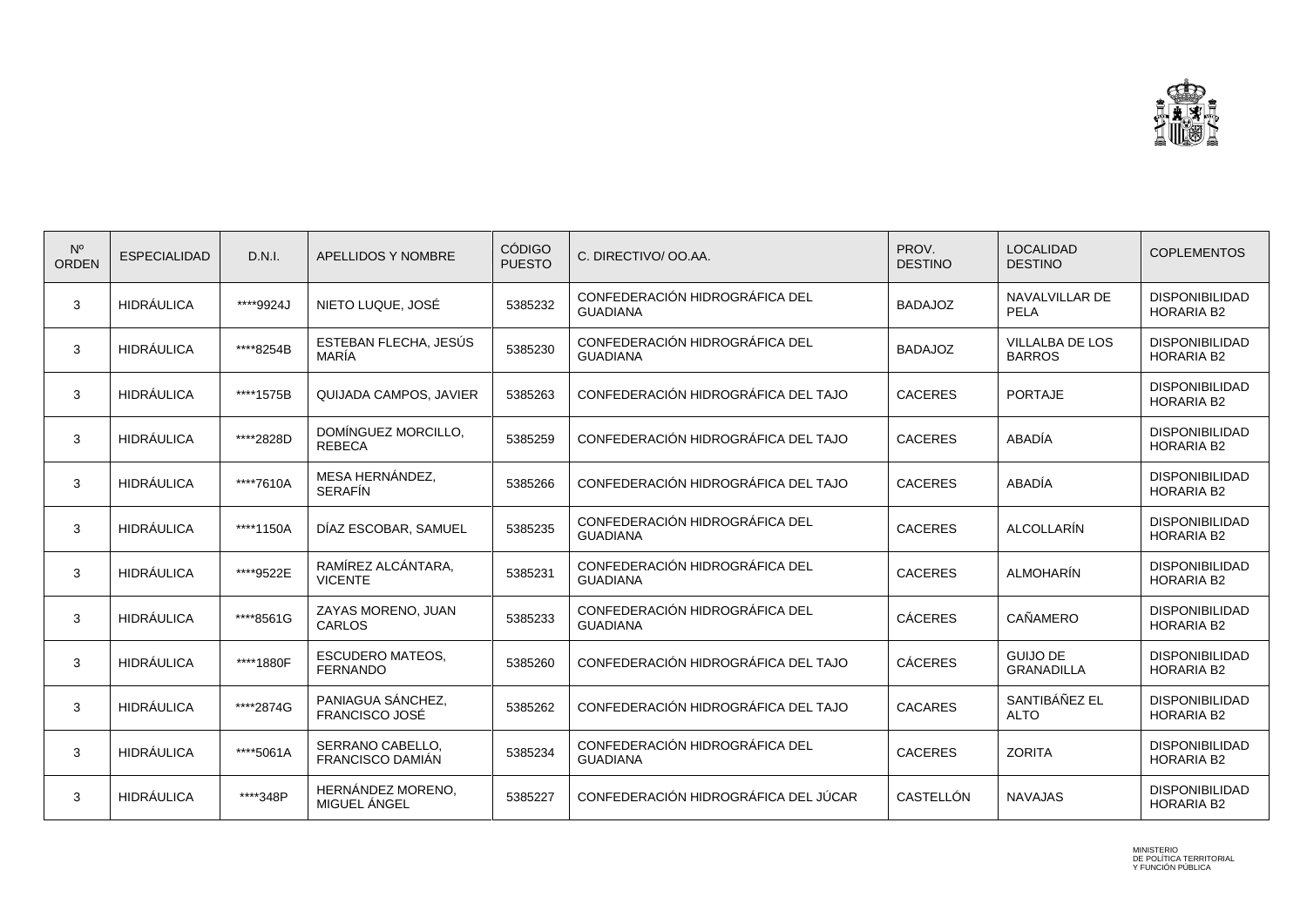

| $N^{\circ}$<br><b>ORDEN</b> | <b>ESPECIALIDAD</b> | D.N.I.    | APELLIDOS Y NOMBRE                       | <b>CÓDIGO</b><br><b>PUESTO</b> | C. DIRECTIVO/ OO.AA.                  | PROV.<br><b>DESTINO</b> | <b>LOCALIDAD</b><br><b>DESTINO</b> | <b>COPLEMENTOS</b>                                                      |
|-----------------------------|---------------------|-----------|------------------------------------------|--------------------------------|---------------------------------------|-------------------------|------------------------------------|-------------------------------------------------------------------------|
| 3                           | <b>HIDRÁULICA</b>   | ****0369G | DILLANA BUENO, JUAN<br><b>PEDRO</b>      | 5385261                        | CONFEDERACIÓN HIDROGRÁFICA DEL TAJO   | <b>CUENCA</b>           | <b>BUENDIA</b>                     | <b>DISPONIBILIDAD</b><br><b>HORARIA B2</b>                              |
| 3                           | <b>HIDRÁULICA</b>   | ****8398Y | DILLANA BUENO, JESÚS                     | 5385255                        | CONFEDERACIÓN HIDROGRÁFICA DEL TAJO   | <b>GUADALAJARA</b>      | <b>CIFUENTES</b>                   | <b>DISPONIBILIDAD</b><br><b>HORARIA B2</b>                              |
| 3                           | <b>HIDRÁULICA</b>   | ****6333F | ALONSO MARTÍNEZ,<br>TOMÁS ADRIÁN         | 5385265                        | CONFEDERACIÓN HIDROGRÁFICA DEL TAJO   | <b>GUADALAJARA</b>      | COGOLLUDO                          | <b>DISPONIBILIDAD</b><br><b>HORARIA B2</b>                              |
| 3                           | <b>HIDRÁULICA</b>   | ****6610J | LUCAS CUESTA, JOSÉ<br><b>ANTONIO DE</b>  | 5385243                        | CONFEDERACIÓN HIDROGRÁFICA DEL DUERO  | <b>LEÓN</b>             | <b>LAS SALAS</b>                   | <b>DISPONIBILIDAD</b><br><b>HORARIA B2</b>                              |
| 3                           | <b>HIDRÁULICA</b>   | ****4780L | PÉREZ ZARDOYA, LUIS<br><b>RAMÓN</b>      | 5385275                        | CONFEDERACIÓN HIDROGRÁFICA DEL EBRO   | LLEIDA                  | <b>ALFARRÁS</b>                    | <b>DISPONIBILIDAD</b><br><b>HORARIA B2;</b><br>SINGULAR DE<br>PUESTO D1 |
| 3                           | <b>HIDRÁULICA</b>   | ****9826D | CARRASCO DEL REY, EVA                    | 5385272                        | CONFEDERACIÓN HIDROGRÁFICA DEL EBRO   | LLEIDA                  | <b>OLIANA</b>                      | <b>DISPONIBILIDAD</b><br><b>HORARIA B2:</b><br>SINGULAR DE<br>PUESTO D1 |
| 3                           | <b>HIDRÁULICA</b>   | ****4490Y | BALLESTEROS BAEZ, JOSÉ<br><b>ANTONIO</b> | 5385257                        | CONFEDERACIÓN HIDROGRÁFICA DEL TAJO   | <b>MADRID</b>           | <b>MADRID</b>                      | <b>DISPONIBILIDAD</b><br><b>HORARIA B2</b>                              |
| 3                           | <b>HIDRÁULICA</b>   | ****4801Y | DÁVILA BLAZQUEZ,<br><b>GABRIEL</b>       | 5385258                        | CONFEDERACIÓN HIDROGRÁFICA DEL TAJO   | <b>MADRID</b>           | <b>MADRID</b>                      | <b>DISPONIBILIDAD</b><br><b>HORARIA B2</b>                              |
| 3                           | <b>HIDRÁULICA</b>   | ****9626T | MUÑOZ SÁNCHEZ,<br><b>ALBERTO</b>         | 5385264                        | CONFEDERACIÓN HIDROGRÁFICA DEL TAJO   | <b>MADRID</b>           | SAN MARTÍN DE<br>VALDEIGLESIAS     | <b>DISPONIBILIDAD</b><br><b>HORARIA B2</b>                              |
| 3                           | <b>HIDRÁULICA</b>   | ****6706H | JIMÉNEZ MOYANO, JORGE                    | 5385215                        | CONFEDERACIÓN HIDROGRÁFICA DEL SEGURA | <b>MURCIA</b>           | <b>MORATALLA</b>                   | <b>DISPONIBILIDAD</b><br><b>HORARIA B2</b>                              |
| 3                           | <b>HIDRÁULICA</b>   | ****9489V | ÁLVAREZ LIÉBANA, JOSÉ<br>ÁNGEL           | 5385270                        | CONFEDERACIÓN HIDROGRÁFICA DEL EBRO   | <b>NAVARRA</b>          | <b>ALLOZ</b>                       | <b>DISPONIBILIDAD</b><br><b>HORARIA B2:</b><br>SINGULAR DE<br>PUESTO D1 |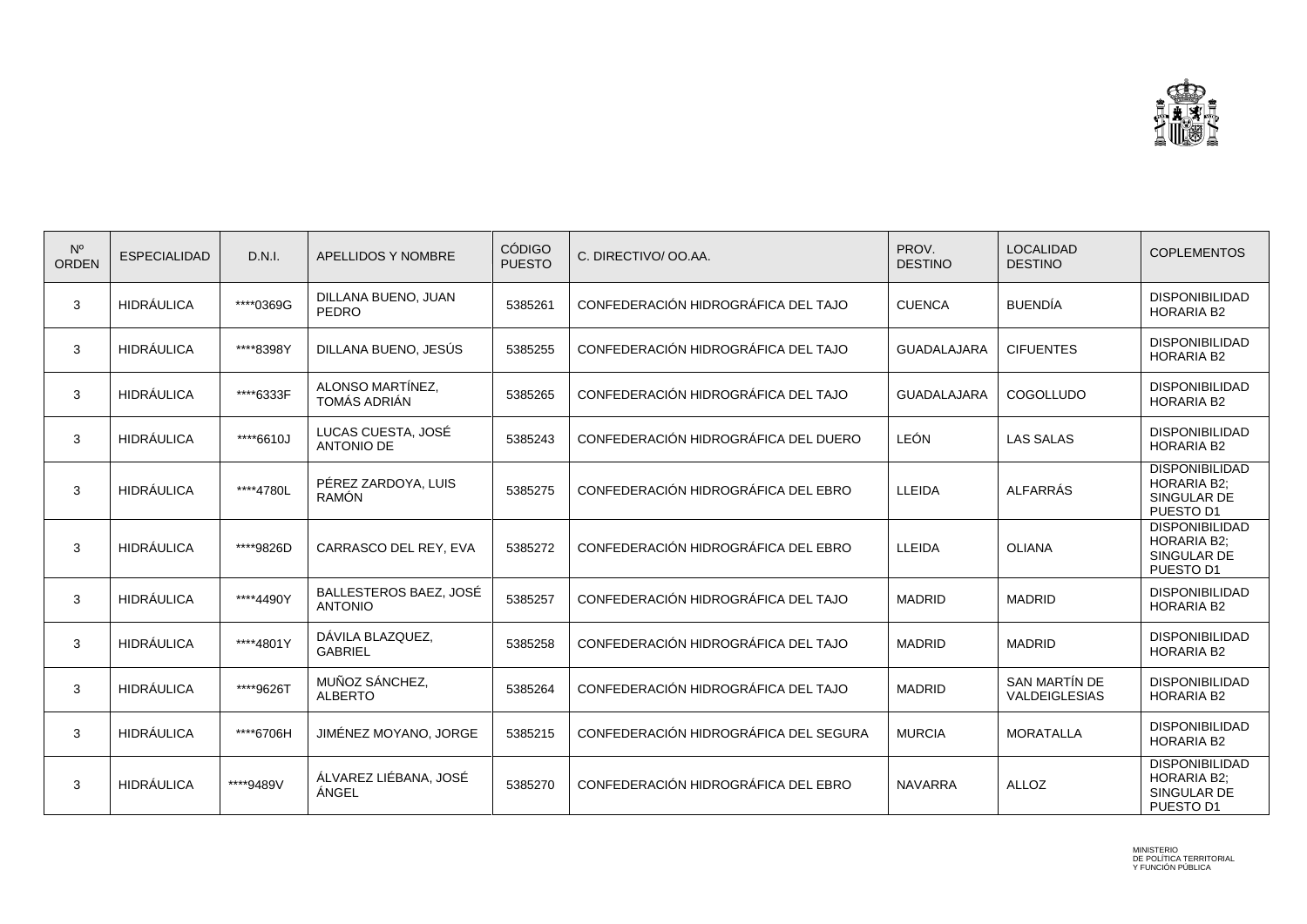

| $N^{\circ}$<br>ORDEN | <b>ESPECIALIDAD</b> | D.N.I.    | <b>APELLIDOS Y NOMBRE</b>                     | <b>CÓDIGO</b><br><b>PUESTO</b> | C. DIRECTIVO/ OO.AA.                 | PROV.<br><b>DESTINO</b> | <b>LOCALIDAD</b><br><b>DESTINO</b>   | <b>COPLEMENTOS</b>                                                      |
|----------------------|---------------------|-----------|-----------------------------------------------|--------------------------------|--------------------------------------|-------------------------|--------------------------------------|-------------------------------------------------------------------------|
| 3                    | <b>HIDRÁULICA</b>   | ****4769C | <b>VELASCO TRIS, LUIS</b><br><b>MIGUEL</b>    | 5385274                        | CONFEDERACIÓN HIDROGRÁFICA DEL EBRO  | <b>NAVARRA</b>          | <b>AOIZ</b>                          | <b>DISPONIBILIDAD</b><br><b>HORARIA B2:</b><br>SINGULAR DE<br>PUESTO D1 |
| 3                    | HIDRÁULICA          | ****4394A | CASTEDO FERNÁNDEZ.<br><b>SANTOS</b>           | 5385273                        | CONFEDERACIÓN HIDROGRÁFICA DEL EBRO  | <b>NAVARRA</b>          | <b>YESA</b>                          | <b>DISPONIBILIDAD</b><br><b>HORARIA B2:</b><br>SINGULAR DE<br>PUESTO D1 |
| 3                    | <b>HIDRÁULICA</b>   | ****2408A | CARRASCO CONEJERO,<br><b>ALBERTO</b>          | 5385240                        | CONFEDERACIÓN HIDROGRÁFICA DEL DUERO | <b>PALENCIA</b>         | CAMPORREDONDO<br>DE ALBA             | <b>DISPONIBILIDAD</b><br><b>HORARIA B2</b>                              |
| 3                    | <b>HIDRÁULICA</b>   | ****2869Z | NAVARRO ARGÜESO,<br>ÁLVARO                    | 5385241                        | CONFEDERACIÓN HIDROGRÁFICA DELDUERO  | <b>PALENCIA</b>         | <b>CERVERA DE</b><br><b>PISUERGA</b> | <b>DISPONIBILIDAD</b><br><b>HORARIA B2</b>                              |
| 3                    | <b>HIDRÁULICA</b>   | ****8713L | <b>GUISURAGA DEL FUEYO,</b><br><b>GONZALO</b> | 5385242                        | CONFEDERACIÓN HIDROGRÁFICA DEL DUERO | <b>SEGOVIA</b>          | MADERUELO                            | <b>DISPONIBILIDAD</b><br><b>HORARIA B2</b>                              |
| 3                    | <b>HIDRÁULICA</b>   | ****0091S | SAENZ SAENZ, ISAAC                            | 5385229                        | CONFEDERACIÓN HIDROGRÁFICA DEL JÚCAR | <b>TARRAGONA</b>        | LASENIA                              | <b>DISPONIBILIDAD</b><br><b>HORARIA B2</b>                              |
| 3                    | HIDRÁULICA          | ****6330S | GÓMEZ MATAIX, GONZALO<br><b>VICENTE</b>       | 5385226                        | CONFEDERACIÓN HIDROGRÁFICA DEL JÚCAR | <b>VALENCIA</b>         | <b>MANISES</b>                       | <b>DISPONIBILIDAD</b><br><b>HORARIA B2</b>                              |
| 3                    | <b>HIDRÁULICA</b>   | ****7289Y | <b>CORDENTE TORAL, JAVIER</b>                 | 5385228                        | CONFEDERACIÓN HIDROGRÁFICA DEL JUCAR | <b>VALENCIA</b>         | <b>MANISES</b>                       | <b>DISPONIBILIDAD</b><br><b>HORARIA B2</b>                              |
| 3                    | <b>HIDRÁULICA</b>   | ****4238A | MERINO FRANCO, JESÚS                          | 5385269                        | CONFEDERACIÓN HIDROGRÁFICA DEL EBRO  | ZARAGOZA                | <b>CASPE</b>                         | <b>DISPONIBILIDAD</b><br><b>HORARIA B2</b>                              |
| 3                    | <b>HIDRÁULICA</b>   | ****1979M | ÁLVAREZ SANTOS, MARIO                         | 5385271                        | CONFEDERACIÓN HIDROGRÁFICA DEL EBRO  | ZARAGOZA                | SAMPER DEL SALZ                      | <b>DISPONIBILIDAD</b><br><b>HORARIA B2</b>                              |